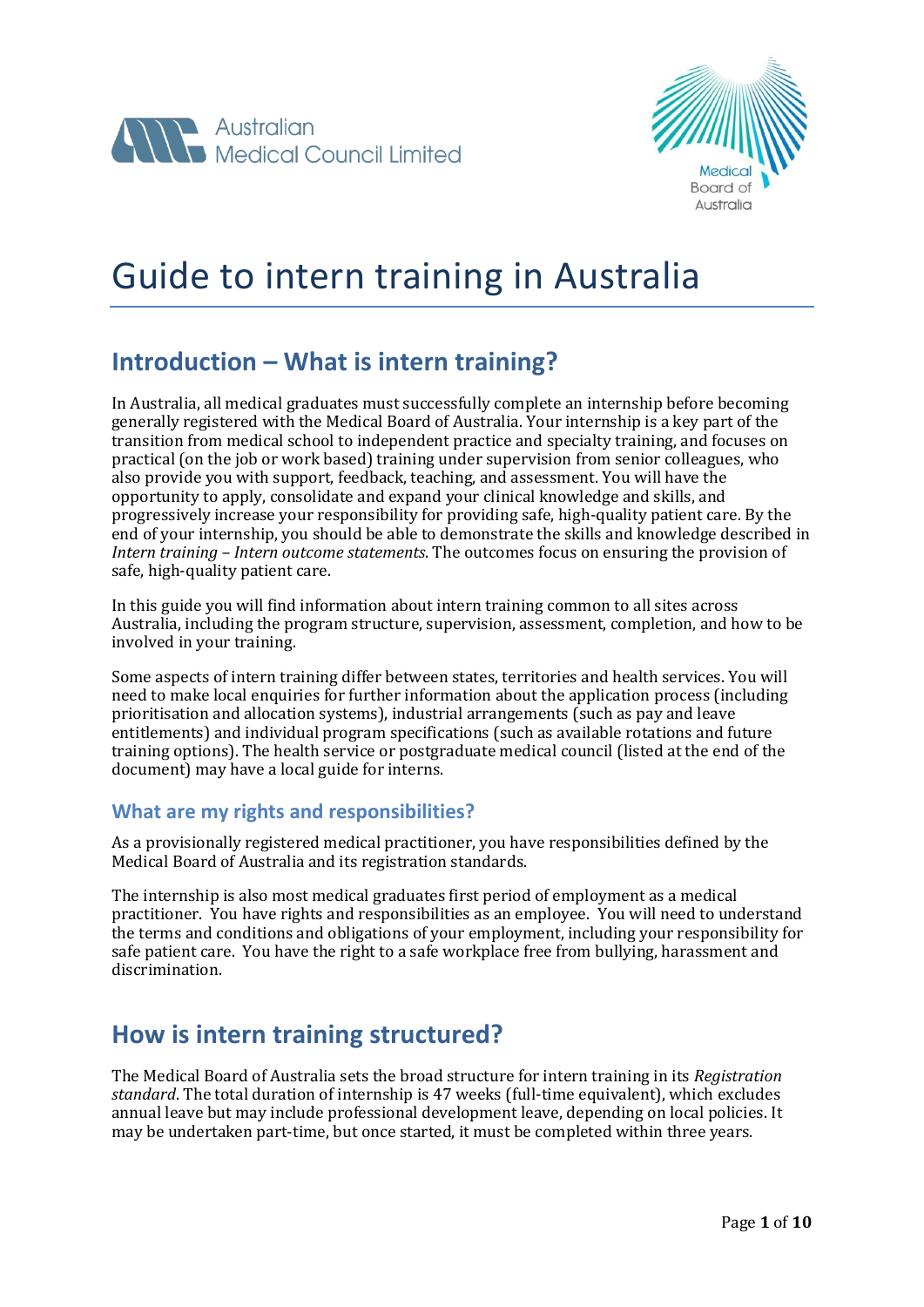An intern training program may be provided by one or more health service, but during internship you will usually be employed through one facility. You may complete terms in public and private hospitals, general practices and community-based facilities.

A senior clinician, often called the Director of Clinical Training, will oversee the intern training program. They also play an important role in supporting interns and liaising with term supervisors on remediation.

#### **What terms will I complete?**

The Medical Board of Australia requires you to complete a series of terms (sometimes known as rotations or placements) in a range of specialties to ensure you have a broad-based introduction to working as a doctor. Each term will include orientation, supervised practice, education, and assessment.

The minimum requirement is to complete terms of at least 10 weeks each in medicine and surgery, and at least 8 weeks in emergency medical care. The learning opportunities these terms should provide you are described in *Intern training – Guidelines for terms*. You will also usually complete other terms in a range of specialties, and in different health care settings. Examples include aged care, anaesthesia, general practice, palliative care, psychiatry, rehabilitation medicine and paediatrics.

#### **What learning opportunities will I have?**

While internship is your first year of medical work, it also includes a formal education program. At the start of each rotation, you should meet with your Term Supervisor to define learning objectives, their expectations of you, and your role and responsibilities in the team. This provides an important opportunity to designate the specific skills and knowledge that you would like to acquire during the term. As a guide, you should look at the *Intern training – Intern outcome statements* for the knowledge and skills you need to develop by the end of internship .<sup>1</sup>

As well as structured teaching sessions, your intern experience is likely to involve activities such as:

- Work-based learning
	- Team and/or unit based activities, including:
	- mortality and morbidity audits
	- case presentations and seminars
	- journal clubs
	- radiology and pathology meetings
	- multidisciplinary meetings
- Sessions with senior medical practitioners and other health professionals, including one-to-one teaching with supervising medical practitioners during patient clinical care
- Simulation training
- Grand rounds

.<br>-

Quality improvement activities.

<sup>1</sup> Supervisors and some interns will be familiar with *the Australian Curriculum Framework for Junior Doctors* (ACF), which defines the knowledge and skills that should be acquired within the first two years after graduation from medical school. The ACF is not specific to the internship. The *Intern training – Intern outcome statements* detail the expected intern-specific outcomes, and also explains the relationship to the ACF. You should read the *Intern outcome statements* for further information.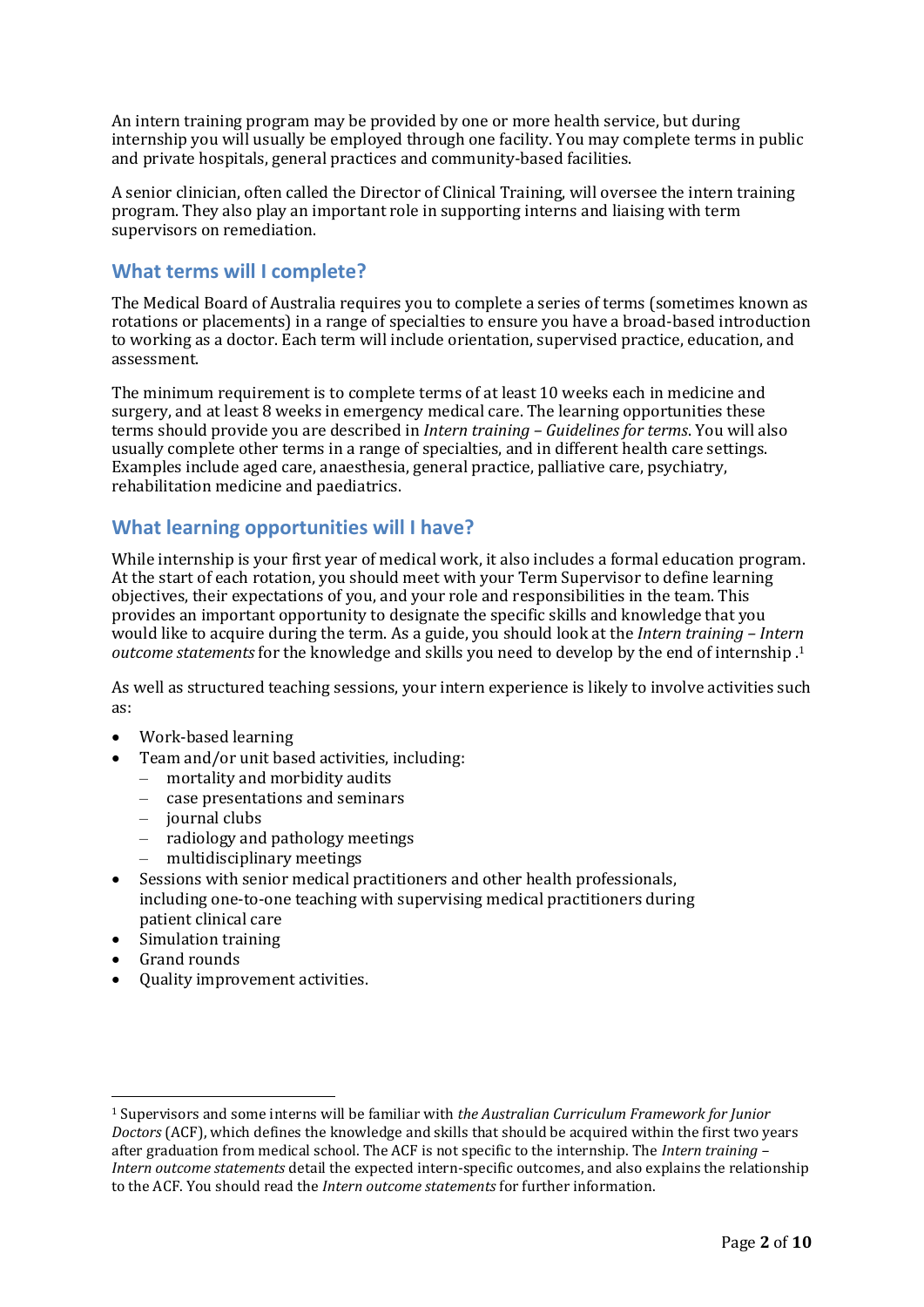### **How will I be supervised?**

During internship, you will be supervised at a level appropriate to your experience and responsibilities at all times. In each term, the supervision arrangements (who supervises you, and for which activities) should be clear and explicit. You will usually have a number of supervisors with different functions:

- A *Term Supervisor* the person responsible for your orientation and assessment.
- A *Primary Clinical Supervisor* a consultant or senior medical practitioner with experience managing patients in the term's discipline.
- An *Immediate Supervisor* a doctor (usually a registrar) who is at least postgraduate year three, and who has direct responsibility for patient care.

### **How will I be assessed?**

Assessment is an important part of your internship, as it ensures you have acquired the skills and knowledge necessary to be recommended for general registration. To prepare, you are encouraged to seek feedback on your performance.

#### **Progress**

Unlike medical school, the intern year has no examinations. Instead, your Term Supervisor will assess your progress in a work-based setting. Typically, this will occur at the mid- and end points of a particular term. These assessments are primarily to provide feedback on your performance and assist your professional development. The end-of-term assessment also ensures you have met your pre-defined learning objectives.

Your supervisors will assess your progress using the processes described *in Intern training – Assessing and certifying completion*. They will be looking for whether you can demonstrate the skills and knowledge described in *Intern training – Intern outcome statements*. There is a specific form, *Intern training – Term assessment form*, which covers these outcome statements. Your supervisors may use this form to assess your performance and make recommendations on your progress.

If there are any issues with your progress, such as if you are performing below the level your supervisors expect for an intern, you may be required to participate in remediation. This is an immediate and natural process in the training program that aims to support your professional development. Any remediation is tailored to your specific circumstances and jointly agreed with your supervisors. You can read more about this in *Intern training – Assessing and certifying completion*.

#### **Completion**

To successfully finish internship, you must complete the minimum time requirements (described above), and demonstrate that you have acquired the skills and knowledge expected from the training (described in *Intern training – Intern outcome statements*).

At the end of your internship, your Director of Clinical Training will determine whether you have completed the *Registration standard* requirements, based on your end-of-term assessments. Other senior medical staff may also be involved. The Director of Clinical Training will then inform the Medical Board of Australia. This allows you to apply to the Board to be granted general registration. You can read more about this process in *Intern training – Assessing and certifying completion*.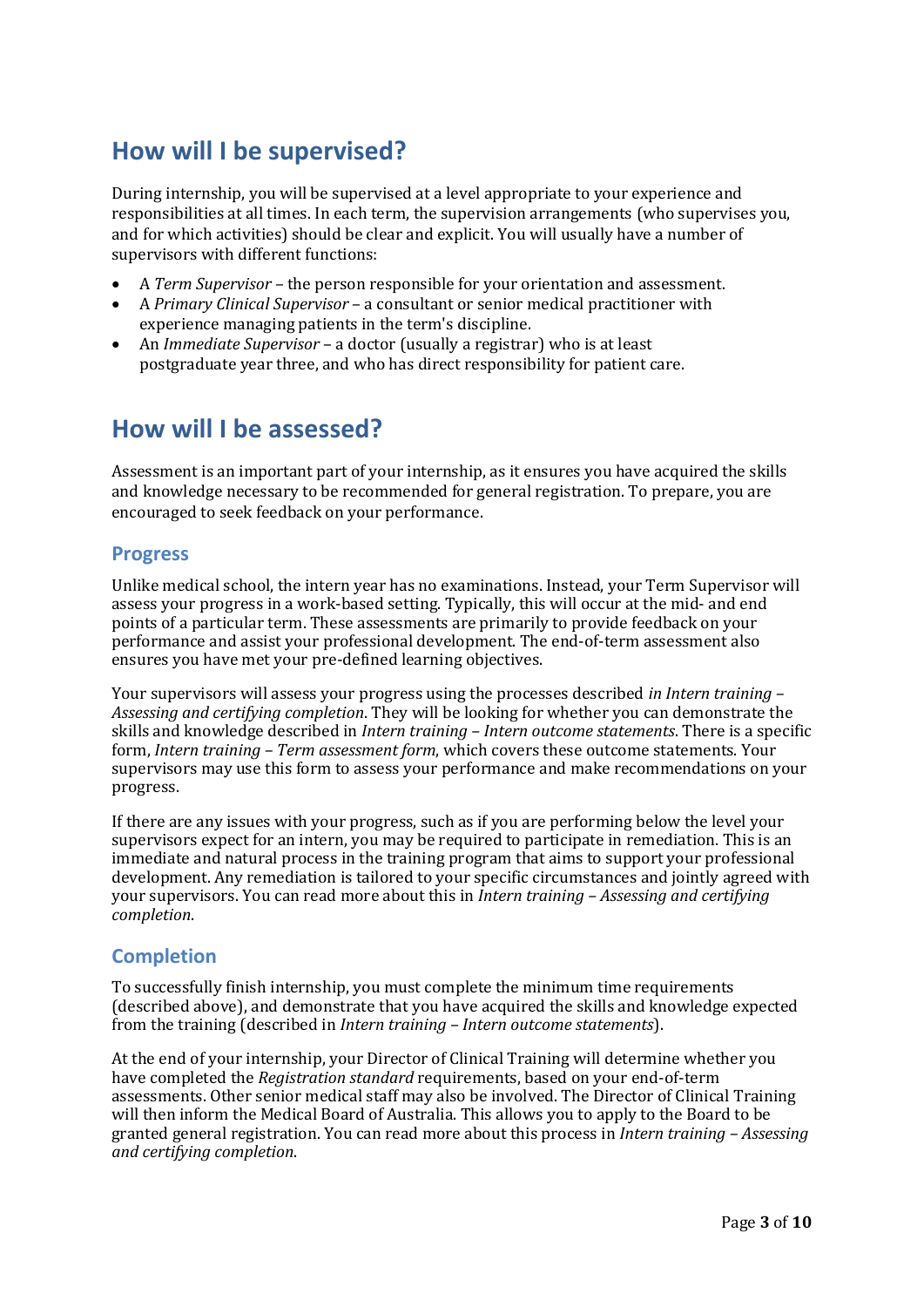If you receive an 'unsatisfactory' rating for a particular term, it does not necessarily mean that you will be unable to complete your internship within the 47 week period. However, your Director of Clinical Training and the Medical Board of Australia will need to be satisfied that your performance has improved, and that you have acquired the skills and knowledge described in *Intern training – Intern outcome statements*. If you have not demonstrated satisfactory performance, your general registration may be delayed.

### **What if I need help?**

Your welfare through the intern training program, and as you progress further in your medical career, is important. Internship can be physically, intellectually and emotionally challenging. Specific local resources are outside this scope of this national guide, but if you are feeling pressured or stressed, seek support. Starting points include speaking with your fellow interns, supervisor, Director of Clinical Training, and looking for government services that may be available in your facility.

Doctors' health programs also exist in all states and territories, and you can refer to your Medical Education Officer (MEO) (or equivalent) as the local support person.

If you witness or experience bullying, harassment or discrimination your employer will have confidential pathways for reporting, addressing the issue and providing support.

### **How is the quality of intern training programs assured?**

Individual health services develop intern training programs, and both the program and the individual terms within it must be accredited. As an intern you cannot undertake unaccredited terms.

Accreditation is a form of program evaluation in which the quality of a program is judged against defined standards through external peer review. Currently, postgraduate medical councils (PMCs) accredit intern training programs (and terms) using criteria to assess quality. These criteria outline minimum standards, including for program management, program structure, feedback, assessment, clinical experience and supervision. You can find the complete set of criteria in *Intern training – National standards for programs*.

PMCs in turn are accredited on their performance by the Australian Medical Council (AMC), which also accredits medical schools and specialist colleges. The Medical Board of Australia then approves the PMCs to accredit your training. To assess PMCs, the AMC uses specific criteria, which are defined in *Intern training – Domains for assessing accreditation authorities*.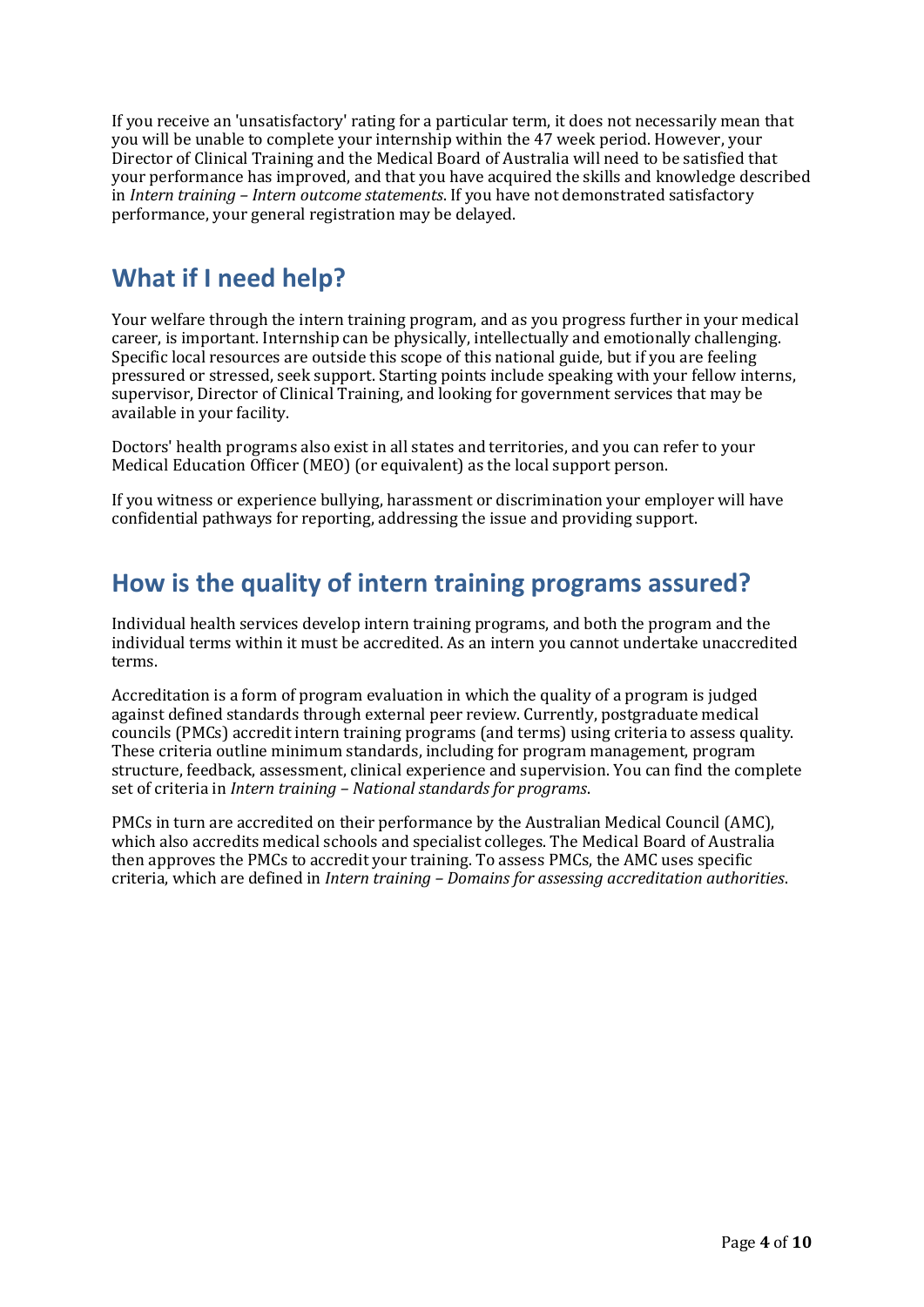## **What opportunities are there to be involved?**

You have many opportunities to be involved in how your intern training program operates. Taking an active interest in your education and training will benefit both you and your fellow interns. Talk to your Director of Clinical Training to find out how to be involved. Suggested ways include:

| Providing feedback to your intern training<br>provider  | You can do this for both your term, and the<br>intern training program itself (including<br>formal sessions). This feedback is crucial for<br>improving the quality of intern experiences.                                                                                                        |
|---------------------------------------------------------|---------------------------------------------------------------------------------------------------------------------------------------------------------------------------------------------------------------------------------------------------------------------------------------------------|
| Participating on committees or councils                 | Each facility will have a local intern education<br>and training (or similar) committee, which will<br>seek to involve interns in developing and<br>improving the facility's intern training.                                                                                                     |
|                                                         | Each local postgraduate medical council has a<br>junior doctor forum, through which you can<br>provide input at either a state or national level.<br>State and territory branches of the Australian<br>Medical Association also have junior doctors'<br>committees.                               |
| Undertaking research in education and<br>training       | Each year a Prevocational Medical Education<br>Forum is conducted nationally and welcomes<br>presentations of intern projects that address<br>intern education, supervision, and assessment.                                                                                                      |
| Becoming a team member or surveyor for<br>accreditation | Postgraduate medical councils (PMCs) accredit<br>intern training providers for the Medical<br>Board of Australia. You can gain invaluable<br>experience in becoming a surveyor, allowing<br>you to see what other intern providers<br>implement and then sharing ideas with your<br>own provider. |
|                                                         | Likewise, the Australian Medical Council<br>accredits the PMCs and welcomes junior<br>doctor input as surveyors.                                                                                                                                                                                  |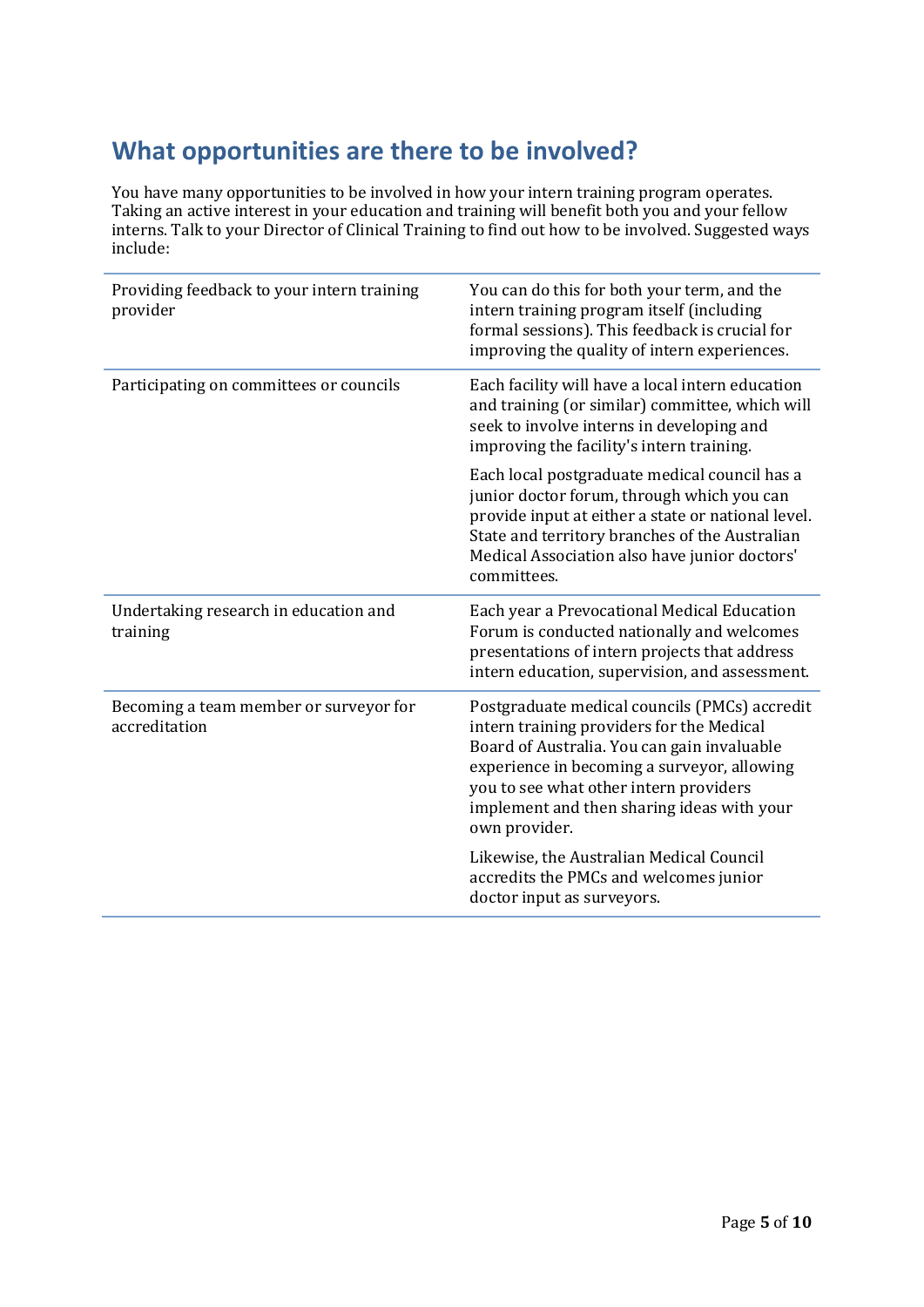### **Important supporting documents**

The table below lists the national documents related to intern training. These were developed by the Australian Medical Council for the Medical Board of Australia. Together, they form the basis of intern training in Australia, but do not cover all aspects of internship; you may need to seek local guidance.

These are available on the AMC website:<http://www.amc.org.au/index.php/ar/psa>

| Document                                                                 | What this contains                                                                                                                                                                                                                                                                                                                                    |
|--------------------------------------------------------------------------|-------------------------------------------------------------------------------------------------------------------------------------------------------------------------------------------------------------------------------------------------------------------------------------------------------------------------------------------------------|
| Intern training - Intern<br>outcome statements                           | A broad outline of the significant outcomes you must achieve<br>to successfully complete internship.                                                                                                                                                                                                                                                  |
| Intern training - Guidelines for<br>terms                                | A guide to experience you should have during medicine,<br>surgery, emergency medical care, and other terms during<br>internship. Includes notes on supervision.                                                                                                                                                                                       |
| Intern training - Assessing and<br>certifying completion                 | A guide to how assessment works in intern training, including<br>assessment criteria, forms, what happens with remediation,<br>and how your internship is certified as complete.                                                                                                                                                                      |
| Intern training - Term<br>assessment form                                | A form both you (for self-assessment) and your supervisors<br>can use to provide feedback and assess your performance.<br>This form was developed to align with the Intern training -<br>Intern outcome statements.                                                                                                                                   |
| Intern training - National<br>standards for programs                     | The minimum standards for intern training programs. It<br>outlines criteria including governance, program structure,<br>orientation, teaching and learning, supervision, assessment,<br>feedback, resources and intern participation. These criteria<br>are used by postgraduate medical councils (PMCs) to accredit<br>your intern training program. |
| Intern training - Criteria for<br>assessing accreditation<br>authorities | This document outlines the criteria the Australian Medical<br>Council uses to accredit PMCs.                                                                                                                                                                                                                                                          |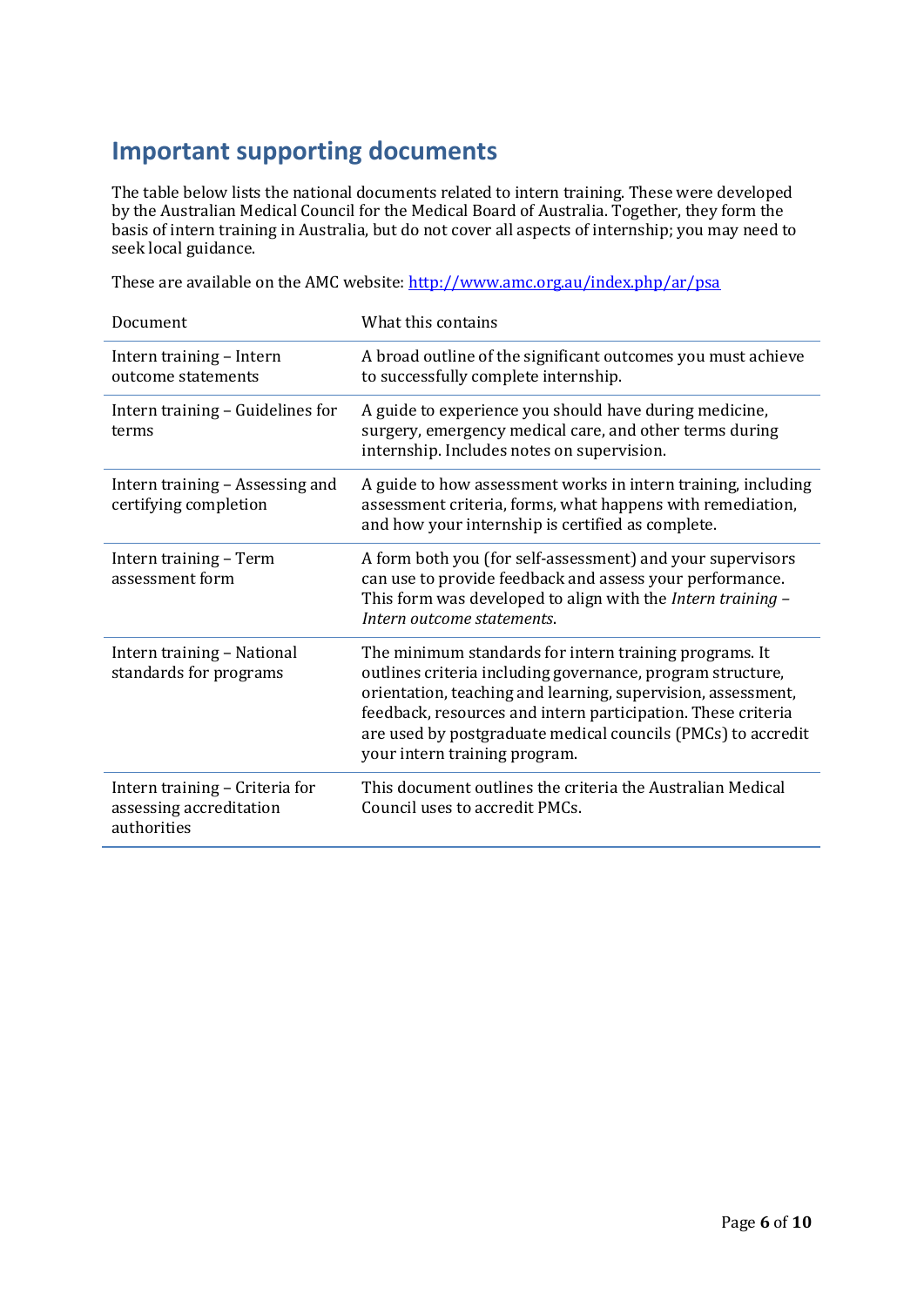Intern training is part of a larger system, and all documents above draw on a number of other sources. These are listed below for your information.

| Further reading                                                                                                                                                           | What this contains                                                                                                                                                                                                                                                                                                                                                                                                                                                                      |
|---------------------------------------------------------------------------------------------------------------------------------------------------------------------------|-----------------------------------------------------------------------------------------------------------------------------------------------------------------------------------------------------------------------------------------------------------------------------------------------------------------------------------------------------------------------------------------------------------------------------------------------------------------------------------------|
| Australian Curriculum Framework for Junior<br>Doctors                                                                                                                     | Many interns and supervisors may be familiar<br>with the Australian Curriculum Framework for<br>Junior Doctors (ACF), which is a comprehensive<br>curriculum statement covering the first two<br>years after medical school graduation. The ACF<br>describes the knowledge, skills and behaviours<br>expected for you to work safely in Australian<br>hospitals and other healthcare settings. The<br>Intern training - Intern outcome statements is<br>designed to complement the ACF. |
|                                                                                                                                                                           | Available from:<br>http://curriculum.cpmec.org.au/index.cfm                                                                                                                                                                                                                                                                                                                                                                                                                             |
| Registration standard - Granting general<br>registration as a medical practitioner to<br>Australian and New Zealand medical<br>graduates on completion of intern training | Registration standards define the requirements<br>you need to meet to be registered. There are a<br>number of different registration standards,<br>including this one dealing with registration<br>following your internship.                                                                                                                                                                                                                                                           |
|                                                                                                                                                                           | Available from:<br>http://www.medicalboard.gov.au/Registration-<br>Standards.aspx                                                                                                                                                                                                                                                                                                                                                                                                       |
| Good Medical Practice: A Code of Conduct for<br>Doctors in Australia                                                                                                      | This code of conduct forms part of the<br>outcomes you need to demonstrate from your<br>intern training (see Intern training - Intern<br>outcome statements).                                                                                                                                                                                                                                                                                                                           |
|                                                                                                                                                                           | Available from:<br>http://www.medicalboard.gov.au/Codes-<br>Guidelines-Policies.aspx                                                                                                                                                                                                                                                                                                                                                                                                    |
| Health Practitioner Regulation National Law,<br>as enacted in each state and territory                                                                                    | This is the legal basis for registration to practise<br>medicine in Australia, and underpins all the<br>information and systems around achieving your<br>medical registration. There is a different<br>enactment of the National Law in each state and<br>territory.                                                                                                                                                                                                                    |
|                                                                                                                                                                           | You can find them all here:<br>http://www.ahpra.gov.au/Legislation-and-<br>Publications/Legislation.aspx                                                                                                                                                                                                                                                                                                                                                                                |
| Resources developed by the Australian<br>Medical Association Council of Doctors in<br>Training                                                                            | There are a number of resources, including<br>guides, reports and position statements,<br>developed by the AMA, available online.<br>Available from:<br>https://ama.com.au/resources/doctors-in-                                                                                                                                                                                                                                                                                        |
|                                                                                                                                                                           | training                                                                                                                                                                                                                                                                                                                                                                                                                                                                                |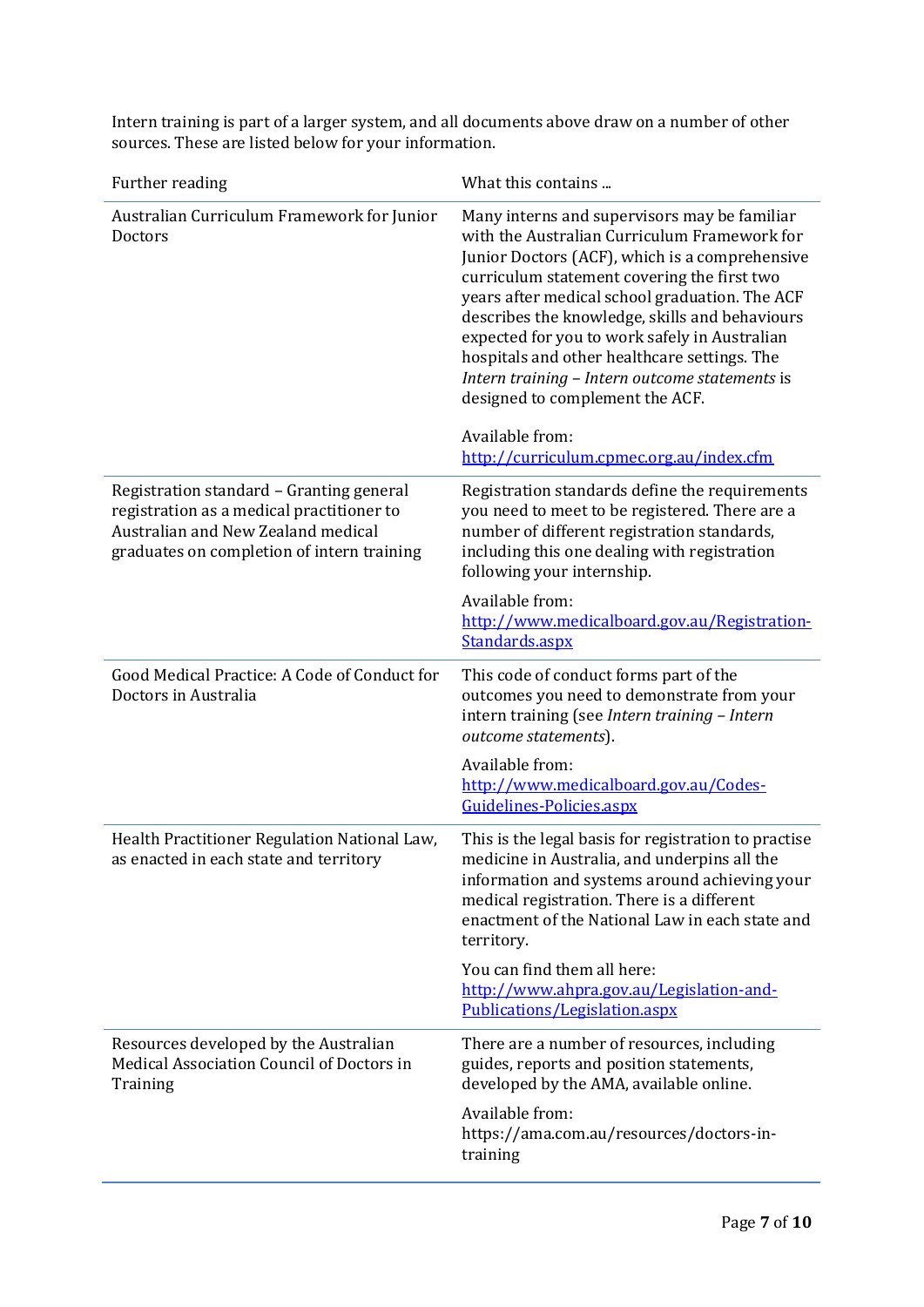## **Contact details**

For information specific to each state and territory, you should contact the relevant PMC. Their websites are listed in the table below.

| <b>State</b> | <b>PMC</b>                                                                         | Website                                                                  |
|--------------|------------------------------------------------------------------------------------|--------------------------------------------------------------------------|
| <b>ACT</b>   | Canberra Region<br><b>Medical Education</b><br>Council(CRMEC)                      | http://www.health.act.gov.au/professionals/medical/jmo-<br>accreditation |
| <b>NSW</b>   | <b>Health Education and</b><br><b>Training Institute</b><br>(HETI)                 | www.heti.nsw.gov.au/medical/prevocational-programs/                      |
| <b>NT</b>    | Northern Territory<br><b>Medical Education</b><br>and Training Centre<br>(NT METC) | http://www.ntmetc.com/                                                   |
| QLD          | Queensland<br><b>Prevocational Medical</b><br><b>Accreditation (QPMA)</b>          | http://www.qpma.org.au/                                                  |
| <b>SA</b>    | South Australian<br>Medical Education &<br>Training (SA MET)                       | http://www.samet.org.au/                                                 |
| <b>TAS</b>   | Postgraduate Medical<br><b>Education Council of</b><br>Tasmania (PMCT)             | http://www.pmct.org.au                                                   |
| <b>VIC</b>   | Postgraduate Medical<br>Council of Victoria<br>(PMCV)                              | http://www.pmcv.com.au                                                   |
| <b>WA</b>    | Postgraduate Medical<br><b>Council of Western</b><br>Australia (PMCWA)             | http://www.pmcwa.health.wa.gov.au/home/                                  |

### **Approval**

Australian Medical Council – 21 November 2016 Medical Board of Australia – 14 December 2016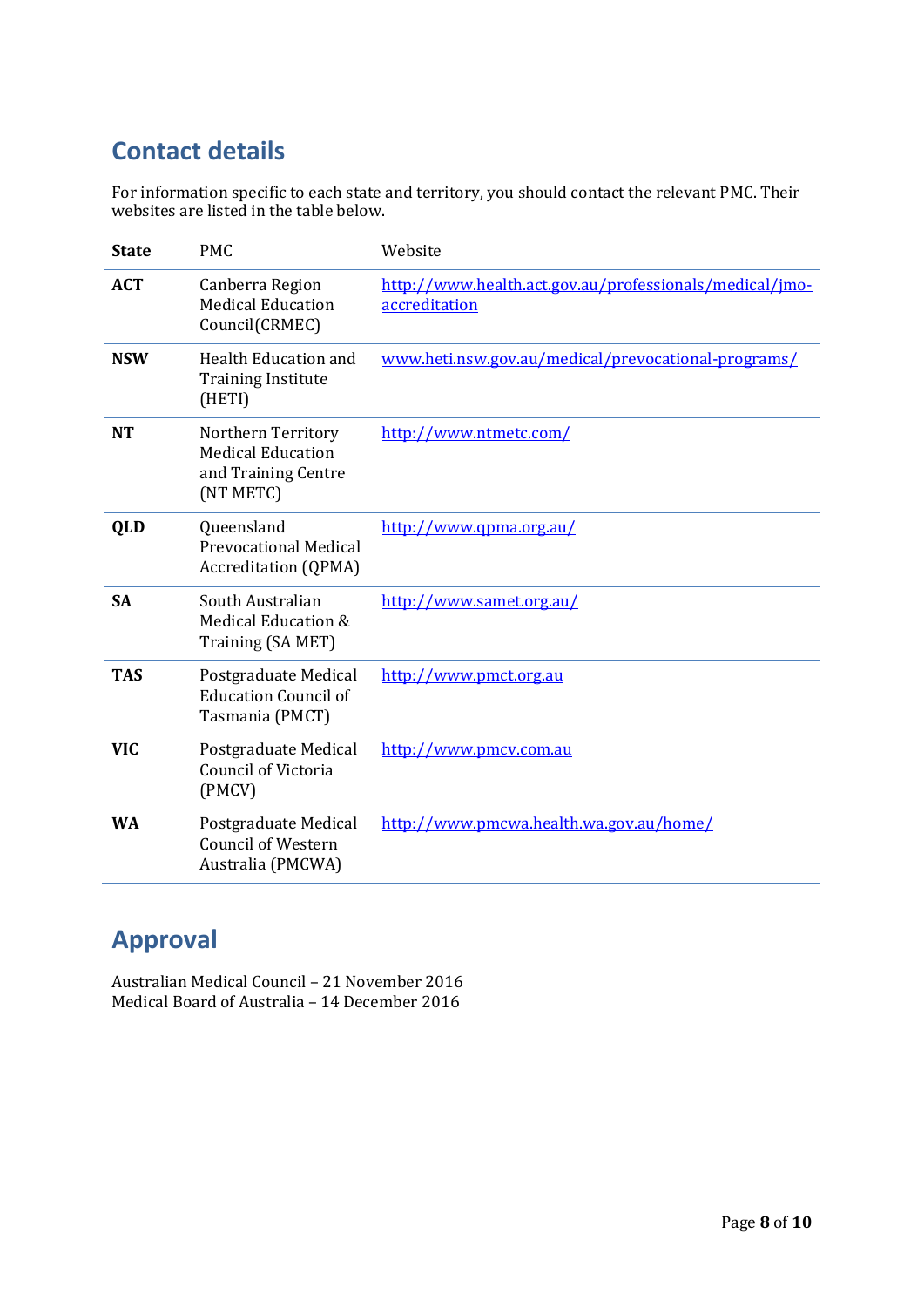# **Glossary**

| <b>Assessment</b>                       | The systematic process for measuring and providing feedback on the intern's<br>progress or level of achievement. This assessment occurs in each term against<br>defined criteria.                                                                                                                                                                                                                                                                                                          |
|-----------------------------------------|--------------------------------------------------------------------------------------------------------------------------------------------------------------------------------------------------------------------------------------------------------------------------------------------------------------------------------------------------------------------------------------------------------------------------------------------------------------------------------------------|
| Certification                           | The final sign-off to the Medical Board of Australia that the intern has completed<br>the statutory requirements for general registration.                                                                                                                                                                                                                                                                                                                                                 |
| <b>Clinical</b><br>supervisor           | A medical practitioner who supervises the intern while they are assessing and<br>managing patients. The AMC defines a suitable immediate clinical supervisor as<br>someone with general registration and at least three years' postgraduate<br>experience. The Primary Clinical Supervisor should be a consultant or senior<br>medical practitioner.                                                                                                                                       |
| Director of<br><b>Clinical Training</b> | A senior clinician with delegated responsibility for implementing the intern<br>training program, including planning, delivery and evaluation at the facility. The<br>Director of Clinical Training also plays an important role in supporting interns with<br>special needs and liaising with term supervisors on remediation. Also known as the<br>Director of Prevocational Education and Training (DPET) in some states. Other<br>terms may be used in community or general practices. |
| Director of<br><b>Medical Services</b>  | A senior medical administrator who leads the medical workforce at a facility. Also<br>known as the Executive Director of Medical Services (EDMS). Other terms may be<br>used in community or general practices.                                                                                                                                                                                                                                                                            |
| <b>Formal education</b><br>program      | An education program the intern training facility provides and delivers as part of<br>the intern training program curriculum. Sessions are usually weekly and involve a<br>mixture of interactive and skills-based face-to-face or online training.                                                                                                                                                                                                                                        |
| Intern                                  | A doctor in their first postgraduate year and who holds provisional registration<br>with the Medical Board of Australia.                                                                                                                                                                                                                                                                                                                                                                   |
| <b>Intern training</b><br>program       | A period of 47 weeks of mandatory, supervised, work-based clinical training that<br>includes medicine, surgery and emergency medical care terms to meet regulatory<br>requirements. The program also includes orientation, formal and informal<br>education sessions and assessment with feedback, and it may be provided by one<br>or more intern training providers. Also called PGY1.                                                                                                   |
| <b>Intern training</b><br>provider      | The organisation that provides supervised clinical practice, education and training,<br>and that is responsible for the standard of the intern training program. Providers<br>may be a hospital, community, general practice setting, or a combination of these.                                                                                                                                                                                                                           |
| <b>Employer</b>                         | Interns complete their work-based training and formal education while employed<br>to practise as a medical practitioner. Where the standards use the term employer it<br>means the person or persons, usually in the intern training provider, who have a<br>formal line management responsibility for the intern's work role and performance.                                                                                                                                             |
| <b>PGY</b>                              | Postgraduate year, usually used with a number to indicate the number of years<br>after graduation from medical school. For example, PGY1 is the first postgraduate<br>year, also known as internship.                                                                                                                                                                                                                                                                                      |